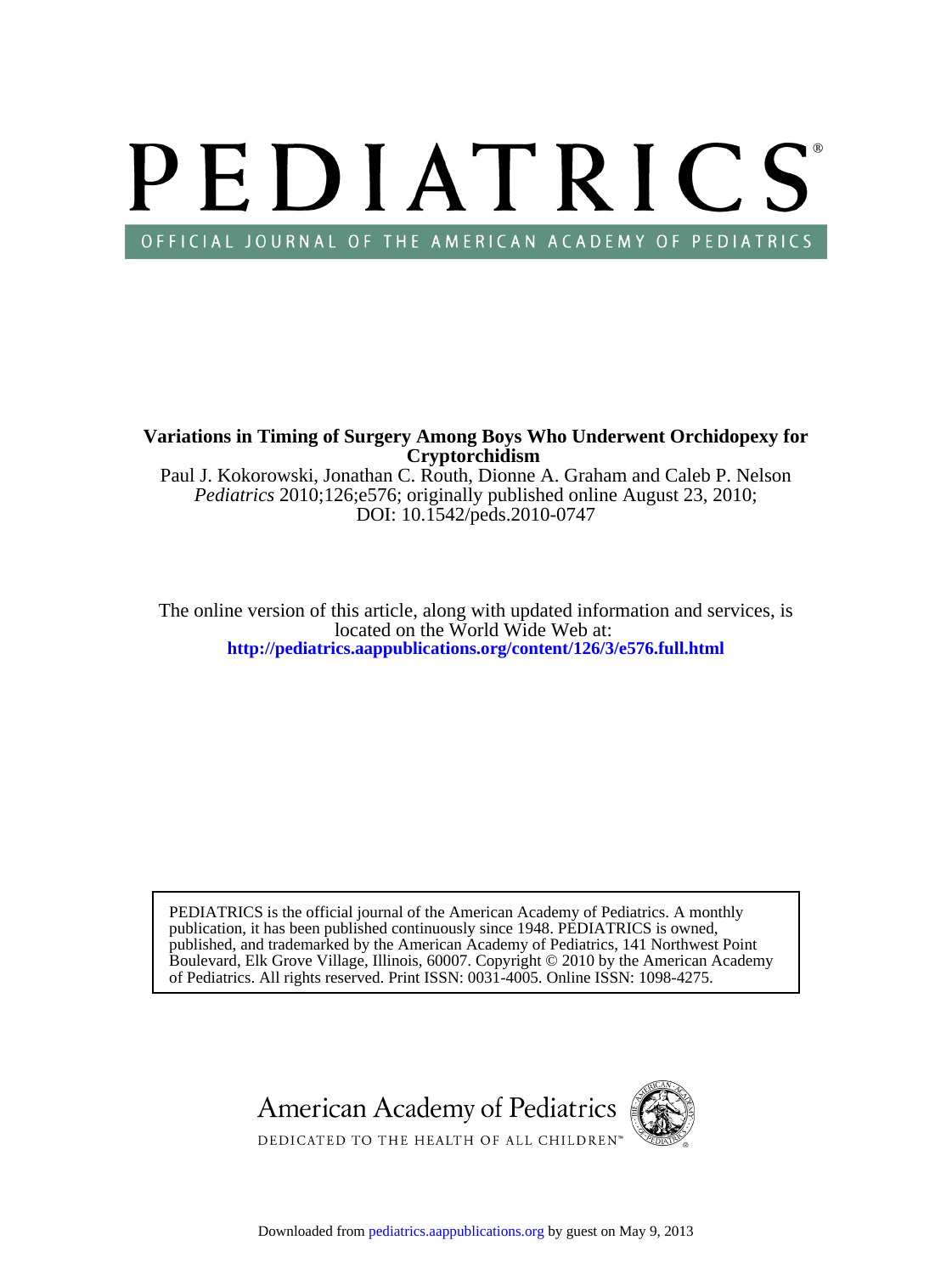## Variations in Timing of Surgery Among Boys Who Underwent Orchidopexy for Cryptorchidism

**WHAT'S KNOWN ON THIS SUBJECT:** Current American Academy of Pediatrics guidelines for the management of cryptorchidism recommend that orchidopexy be performed when a child is between the ages of 6 months and 1 year. Whether this guideline is routinely followed is unclear.

**WHAT THIS STUDY ADDS:** Only 18% of surgically treated boys with cryptorchidism underwent orchidopexy by 1 year of age, and only 43% did so by the age of 2. These findings indicate a potential opportunity for improvement in quality of care among boys with cryptorchidism.

### abstract

**OBJECTIVE:** Current clinical guidelines recommend that orchidopexy be performed by the age of 1 in patients with congenital undescended testis. We sought to examine trends in surgical timing and to determine what factors are associated with age at surgery.

**METHODS:** The Pediatric Health Information System (PHIS) is a national database of  $>$ 40 freestanding children's hospitals. We searched the PHIS to identify boys with cryptorchidism who underwent orchidopexy between 1999 and 2008. Patient age at orchidopexy was evaluated, and we used multivariate models to determine factors associated with timing of surgery.

**RESULTS:** We identified 28 204 children who underwent orchidopexy at PHIS hospitals. Of these, 14 916 (53%) were white, and 17 070 (61%) had public insurance. Only 5031 patients (18%) underwent orchidopexy by the age of 1 year; only 12 165 (43%) underwent orchidopexy by the age of 2 years. These figures remained stable over time  $(P = .32)$ . After adjusting for patient clustering, race  $(P < .001)$  and insurance status  $(P<.001)$  remained associated with patient age at orchidopexy; however, the treating hospital ( $P < .001$ ) was the most important factor in predicting the timing of the procedure.

**CONCLUSIONS:** Only 43% had surgery by 2 years of age, which suggests that either significant numbers of boys with congenital cryptorchidism do not undergo surgery in a timely fashion or late-onset testicular ectopy is more common than generally recognized. Factors associated with the timing of orchidopexy include patient race, insurance status, and the hospital in which surgery is performed. *Pediatrics* 2010;126:e576–e582

AUTHORS: Paul J. Kokorowski, MD,<sup>a</sup> Jonathan C. Routh, MD, MPH,<sup>a,b</sup> Dionne A. Graham, PhD,<sup>c</sup> and Caleb P. Nelson, MD, MPHa

*aDepartment of Urology and <sup>c</sup> Clinical Research Program, Children's Hospital Boston, and bHarvard Pediatric Health Services Research Fellowship Program, Harvard Medical School, Boston, Massachusetts*

#### **KEY WORDS**

cryptorchidism, pediatrics, testis, orchidopexy, clinical practice variation

#### **ABBREVIATIONS**

UDT—undescended testis PHIS—Pediatric Health Information System ICD-9-CM—*International Classification of Diseases, Ninth Revision, Clinical Modification* APR-DRG—All Patient Refined Diagnosis Related Group OR—odds ratio aOR—adjusted odds ratio CI—confidence interval

www.pediatrics.org/cgi/doi/10.1542/peds.2010-0747

doi:10.1542/peds.2010-0747

Accepted for publication May 28, 2010

Address correspondence to Paul J. Kokorowski, MD, Department of Urology, Children's Hospital Boston, 300 Longwood Ave, HU-390, Boston, MA 02115. E-mail: paul.kokorowski@childrens. harvard.edu

PEDIATRICS (ISSN Numbers: Print, 0031-4005; Online, 1098-4275).

Copyright © 2010 by the American Academy of Pediatrics

**FINANCIAL DISCLOSURE:** *The authors have indicated they have no financial relationships relevant to this article to disclose.*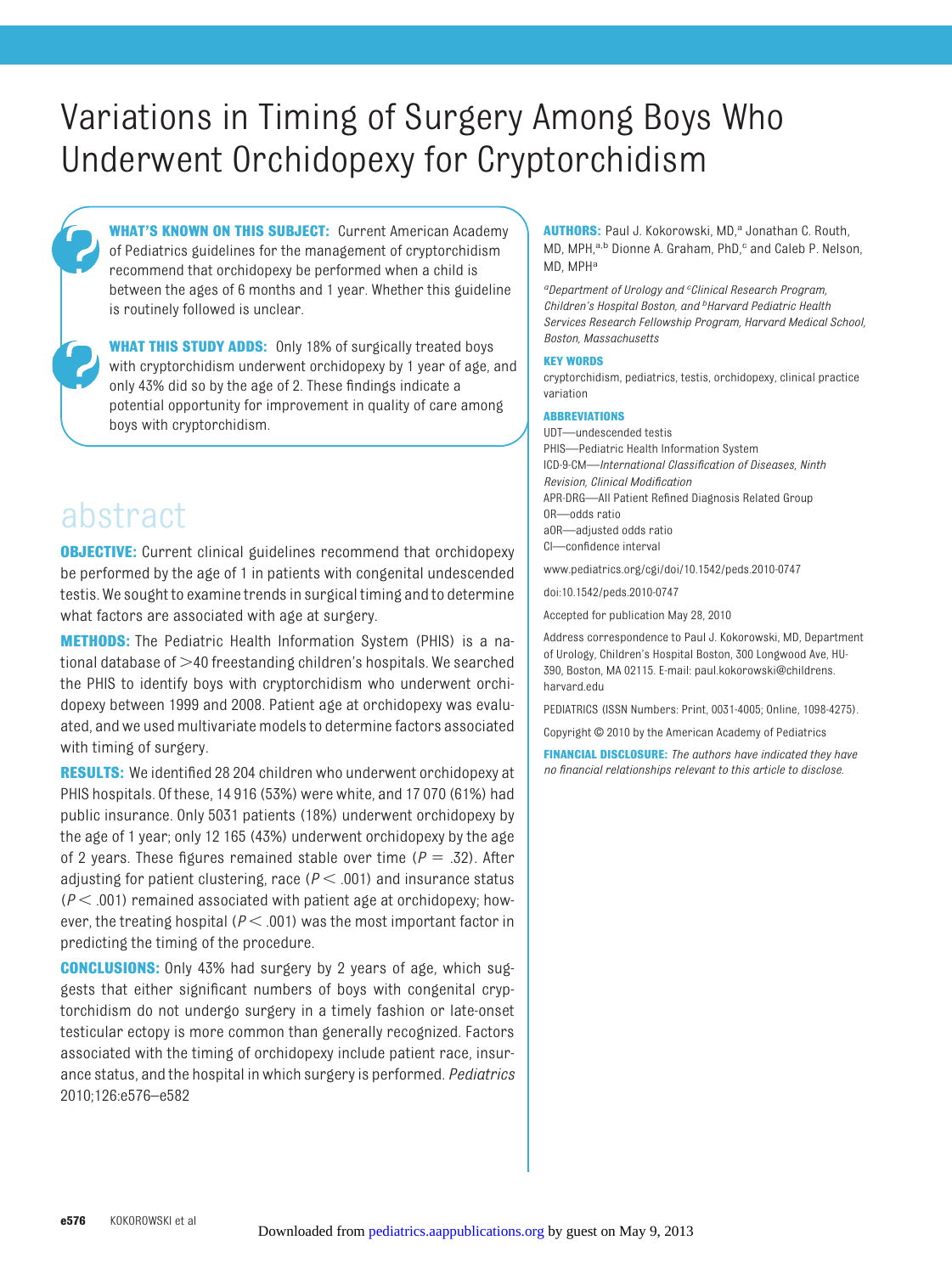Cryptorchidism, or undescended testis (UDT), occurs in 3% to 5% of male term infant births.<sup>1</sup> The malpositioned testis is usually found along its normal developmental pathway from the abdominal cavity into the scrotum via the inguinal canal. The majority of UDTs will descend spontaneously, typically during the first 6 months of life[.1,2](#page-7-0) Beyond the age of 1, the percentage of boys with congenital UDT remains relatively stable at 0.8% to 1.1%[.1](#page-7-0)

UDTs are associated with infertility, malignancy, and cosmetic concerns. UDT has been linked to abnormal testicular development, semen motility, and morphology $3-5$  and may lead to long-term infertility issues.<sup>6</sup> In addition, there is a three- to eightfold increased relative risk of testicular cancer in boys with UDT[.7](#page-7-0) This risk is lower among boys who undergo early surgical treatment of the UDT with orchidopexy[.8](#page-7-0) Additional considerations include the psychological effects of childhood genital surgery and alterations in emotional development or body image related to the timing of intervention[.9](#page-7-0)

Multiple medical organizations have made recommendations regarding the timing of intervention[.2,9–11](#page-7-0) On the basis of assessment of the benefits of early treatment, as well as the recognition that few cryptorchid testes descend spontaneously after the age of 6 months, the 1996 American Academy of Pediatrics guidelines formally recommend surgical repair by the age of 1 for boys with unilateral or bilateral UDT.

However, despite convincing evidence and consistent guidelines, a considerable number of orchidopexies continue to be performed beyond 1 year of age[.11–14](#page-7-0) The prevalence of such delays, and the factors that lead to the delays, are not well understood. Therefore, our aims for this study were to describe nationwide trends in compli-

ance with guidelines for timing of orchidopexy for UDT, and to identify patient- and hospital-level factors associated with a child's age at surgery.

#### **METHODS**

#### **Data Source**

We used the Pediatric Health Information System (PHIS), a national database of administrative and billing data from 41 freestanding children's hospitals affiliated with the Child Health Corporation of America (Shawnee Mission, KS). The PHIS database comprises more than 125 discrete data points drawn from more than 1 000 000 pediatric patient encounters including data from inpatient admissions, ambulatory medical and/or surgical short-stay areas, and emergency department visits. PHIS data are screened for accuracy on a quarterly basis through the joint efforts of the Child Health Corporation of America, an independent data manager (Thomson Health care, Durham, NC), and each participating hospital. Data are accepted into the PHIS only when classified errors occur in  $\leq$ 2% of a hospital's quarterly data.

#### **Patient Population**

We identified all hospital or outpatient surgical visits that occurred between January 1999 and December 2008 for patients younger than 18 with an *International Classification of Diseases, Ninth Revision, Clinical Modification* (ICD-9-CM) diagnosis code for cryptorchidism (752.5 and 752.51). We then selected patients who underwent surgical intervention for UDT by using ICD-9 procedure codes for orchidopexy (62.5). We excluded patients with the ICD-9 diagnosis code for testicular torsion (608.20 and 608.24) or retractile testes (752.52). To avoid dual counting of 2-stage orchidopexies or redo procedures, only the first encounter for any individual patient was included in the final data set. PHIS hospitals provide data on inpatient hospitalizations, with or without data on outpatients encounters (emergency department visits, outpatient surgery, etc); in this analysis we included data from a given hospital only during periods when that hospital provided both outpatient and inpatient data  $(n = 31)$ . This resulted in the exclusion of a combined total of 171 procedures (0.6% of the total case volume).

#### **Variable Selection**

We selected predictor variables on the basis of biological plausibility and/or demonstrated associations in the literature: patient race/ethnicity, insurance type (private versus public), comorbidity level, procedure year, hospital factors (teaching status and mean annual orchidopexy volume), and US census region. The PHIS contains self-reported race defined as white, black, Asian, American Indian, or other. Ethnicity is defined as Hispanic or non-Hispanic. Self-reported Hispanic ethnicity was only found within the white race category. To simplify the analysis, we combined these variables into a single race/ethnicity variable with values of white/non-Hispanic, white/Hispanic, black, and other. Insurance status was defined as public or private payer. Patient comorbidity level was defined by the All Patient Refined Diagnosis Related Group (APR-DRG) 20 severity level (3M Health Information Systems, Salt Lake City, UT), and categorized as minor, moderate, major, or extreme. No patients in our sample were categorized as extreme. Surgeon type was defined by each hospital as urologist or pediatric surgeon. The PHIS surgical complication flag was used to identify adverse events. Hospital volume was stratified into quartiles on the basis of each hospital's mean annual orchidopexy volume, with the low-volume quartile compared with higher volume quar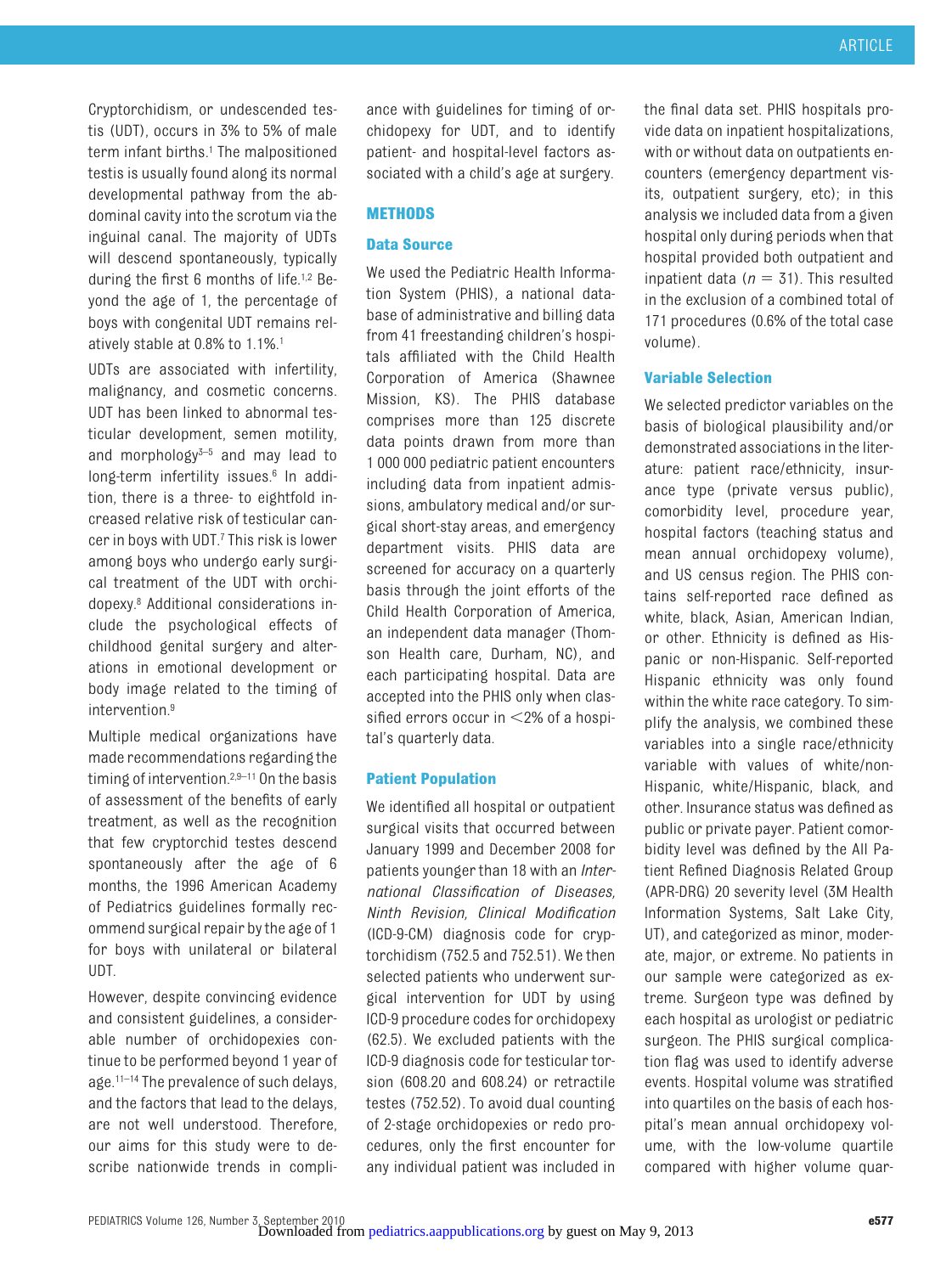tiles. US census region was defined as Northeast, West, South, or Midwest on the basis of the location of the PHIS hospital.

Our primary outcome of interest, patient age at the time of orchidopexy, was dichotomized at various cutoff points: orchidopexy by 1, 2, or 3 years. Analysis results were similar for all 3 end points. Therefore, we chose surgery by age the 2 of as our primary outcome, in part to avoid an overly strict definition of the "most appropriate" age for surgery.

#### **Statistical Methods**

Bivariate tests of association were performed between the predictor variables and the binary outcome, orchidopexy before or after the age of 2, by using the Fisher's exact test,  $\chi^2$  test, or Mantel-Haenszel  $\chi^2$  trend test as appropriate on the basis of data characteristics. Multivariate logistic regression models were constructed to further examine associations between the predictors of interest and patient age after adjusting for possible confounding. Model covariates were chosen on the basis of a priori hypotheses and/or a bivariate  $P$  value of  $\leq$ .2; the covariates entered into the final model were patient race/ethnicity, insurance type, APR-DRG comorbidity level, and hospital. Because region was defined only by the geographical location of the PHIS hospital, these covariates were collinear and could not be used in the multivariate model simultaneously. For this reason we chose to include only the more informative of the 2 (hospital identifier). The relative importance of each covariate in explaining the outcome variability was determined by comparing a series of nested models. Generalized estimating equations were used to control for surgeon-level patient clustering. Model diagnostics revealed no significant violations of regression assump-

| <b>TABLE 1</b> Demographic Characteristics of Boys |  |
|----------------------------------------------------|--|
| Who Underwent Orchidopexy                          |  |

| Characteristic           | n (% of Total) |
|--------------------------|----------------|
| Age, y                   |                |
| $0 - 1$                  | 5031 (18)      |
| $1 - 2$                  | 7134 (25)      |
| $3 - 6$                  | 7372 (26)      |
| $7 - 10$                 | 5283 (19)      |
| $10 - 18$                | 3384 (12)      |
| Race/ethnicity           |                |
| <b>Black</b>             | 4032 (14)      |
| White/Hispanic           | 3908 (14)      |
| White/non-Hispanic       | 14 916 (53)    |
| 0ther                    | 5348 (19)      |
| Insurance type           |                |
| Public (or none)         | 17 070 (61)    |
| Private                  | 11 083 (39)    |
| Region                   |                |
| West                     | 4437 (16)      |
| South                    | 9853 (35)      |
| Midwest                  | 10 933 (39)    |
| Northeast                | 2981 (11)      |
| Hospital teaching status |                |
| Nonteaching              | 1040(3)        |
| Teaching                 | 27 164 (96)    |
| Comorbidity level        |                |
| Minor                    | 26 045 (99)    |
| Moderate                 | 335 (1)        |
| Major                    | 25(0.1)        |
| Surgeon type             |                |
| Urologist                | 22 413 (84)    |
| Pediatric surgeon        | 4389 (16)      |

tions. The predicted probability of surgery by the age of 2 at a particular hospital was determined by backtransforming data from the base logistic multivariate model. All analyses were performed by using SAS 9.2 (SAS Institute, Inc, Cary, NC). All test statistics were 2-sided, and  $P$  values of  $\leq$ .05 were considered to be significant.

Institutional review board approval was obtained from Children's Hospital Boston, and administrative approval was obtained from the PHIS before data extraction and analysis.

#### **RESULTS**

#### **Patient Population**

We identified 30 043 children who underwent orchidopexy between 1999 and 2008, and 28 204 remained after exclusions. Patient demographics are presented in Table 1. The majority of boys were white (14 916 [53%]), were publicly insured (17 070 [61%]), had minor comorbidity (26 045 [99%]), and were treated by a pediatric urologist (22 413 [84%]).

The number of orchidopexies performed by age is presented in Fig 1. The mean  $(\pm SD)$  age of the cohort at the time of surgery was 4.4 ( $\pm$ 3.9) years.



Frequency of orchidopexy according to age.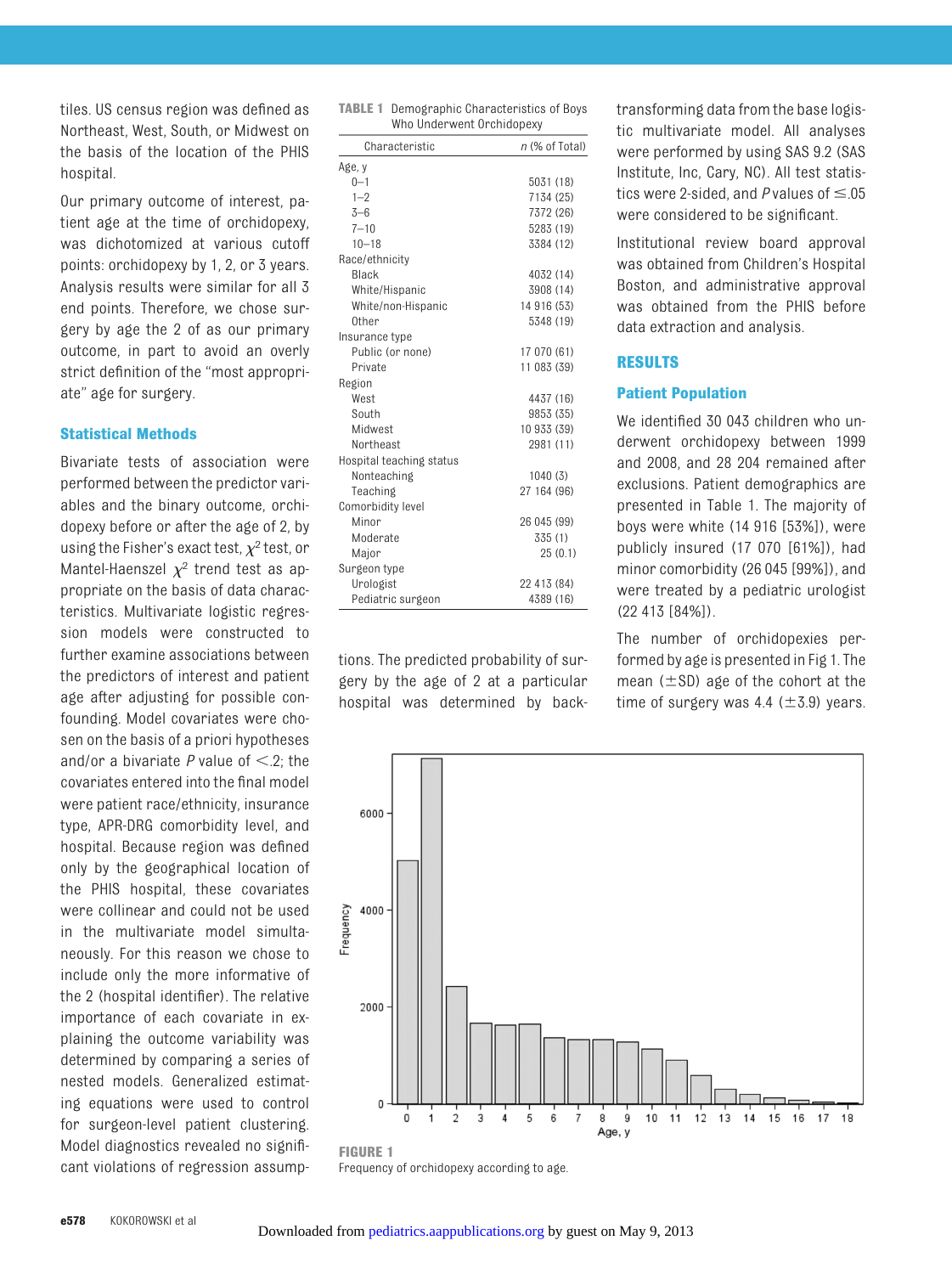Overall, 5031 boys (18%) had surgery by the age of 1, 12 165 (43%) by the age of 2, and 14 598 (52%) by the age of 3. In 1999, 2003, and 2008, the proportion of procedures performed by the age of 2 was 40%, 44%, and 42%, respectively; there was no significant trend in age at the time of orchidopexy over the study period  $(P = .31,$  Mantel-Haenszel trend test). The overall complication rate was 0.6% and was not significantly different in children who underwent orchidopexy before or after the age of 2  $(0.6\% \text{ vs } 0.5\%; P = .17).$ 

#### **Bivariate Analysis**

Using bivariate analysis, white/non-Hispanic patients had a small but statistically significant increased likelihood of undergoing orchidopexy by 2 years old compared with blacks or white/Hispanics (43% vs 38% or 41%; *P*  $<$  .001) (Table 2). The proportion of surgeries before the age of 2 for hospital regions ranged from 41% to 44%  $(P = .03)$ . Patient insurance status  $(P = .65)$ , comorbidity level  $(P = .35)$ , provider type  $(P = .71)$ , hospital volume  $(P = .20$  for lowest quartile versus other), and hospital teaching status  $(P = .48)$  were not significantly associated with age at orchidopexy.

The hospital at which a patient sought treatment was highly associated with patient age at the time of surgery  $(P < .001)$ . The proportion of orchidopexies performed before the age of 2 at a given hospital ranged from 29.5% to 53.5%. The treating hospital had the broadest range of unadjusted odds ratios (ORs) for any factor (Table 2).

#### **Multivariate Analysis**

After we adjusted for confounding effects as well as surgeon-level clustering of similar patients, both patient race  $(P < .001)$  and insurance payer  $(P < .001)$  were significantly associated with age at orchidopexy. Black patients **TABLE 2** Bivariate Analysis of Associations Between Patient- and Hospital-Level Factors and Performance of Orchidopexy by the Age of 2 in Boys With UDT

| Factor                         | OR (95% CI) <sup>a</sup> | pb     |
|--------------------------------|--------------------------|--------|
| Race/ethnicity                 |                          |        |
| Black (referent)               |                          | < 0.01 |
| White/Hispanic                 | $1.10(1.00 - 1.20)$      |        |
| White/non-Hispanic             | $1.23(1.15 - 1.32)$      |        |
| Other                          | $1.47(1.35 - 1.60)$      |        |
| Insurance type                 |                          |        |
| Public (or none) (referent)    |                          | .65    |
| Private                        | $1.01(0.96 - 1.06)$      |        |
| Region                         |                          |        |
| West (referent)                |                          | .03    |
| South                          | $1.09(1.13 - 1.17)$      |        |
| Midwest                        | $1.14(1.03 - 1.25)$      |        |
| Northeast                      | $1.10(1.03 - 1.18)$      |        |
| Hospital teaching status       |                          |        |
| Nonteaching (referent)         |                          | .48    |
| Teaching                       | $1.05(0.93 - 1.19)$      |        |
| Comorbidity level              |                          |        |
| Minor (referent)               |                          | .35    |
| Moderate                       | $1.17(0.94 - 1.45)$      |        |
| Major                          | $1.08(0.49 - 2.38)$      |        |
| Surgeon type                   |                          |        |
| Urologist (referent)           |                          | .71    |
| Pediatric surgeon              | $1.01(0.95 - 1.08)$      |        |
| Year of treatment <sup>c</sup> |                          |        |
| 1999 (referent)                |                          | .21    |
| 2004                           | $1.20(0.99 - 1.46)$      |        |
| 2008                           | $1.08(0.89 - 1.31)$      |        |
| Average annual hospital volume |                          |        |
| Lowest quartile (referent)     |                          | .20    |
| Other quartiles                | $1.03(0.98 - 1.08)$      |        |
| Hospital No.                   |                          |        |
| 1 (referent)                   |                          | < 0.01 |
| 15                             | $1.84(1.32 - 2.57)$      |        |
| 31                             | 2.75 (1.97-3.83)         |        |

a ORs were estimated from logistic regression*.*

 $\Delta^p$  *P* was calculated by using Fisher's exact test for binary and  $\chi^2$  test for categorical predictors.

<sup>c</sup> No significant trend over time ( $P = 0.32$  by Mantel-Haenszel  $\chi^2$  trend test).

were less likely to undergo orchidopexy by 2 years old than were either white/non-Hispanics or white/Hispanics (adjusted OR [aOR] of 1.33 and 1.18, respectively;  $P < .001$ ). Similarly, privately insured boys had higher odds of undergoing orchidopexy by 2 years old compared with publicly insured boys (aOR: 1.12;  $P < .001$ ). When individual hospitals were compared with the hospital with the lowest proportion of orchidopexies performed before the age of 2, aOR ranged from 1.37 to 2.79 (overall  $P < .001$ ). Compared with all other covariates, the most important predictor of surgery by 2 years old was the hospital where surgery was performed [\(Table 3\)](#page-5-0).

Using our multivariate model, we calculated the predicted probability of surgery by the age of 2 years at each study hospital for a boy who is white, has private insurance, and has an APR-DRG severity score of "minor." [Fig 2](#page-5-0) displays the predicted probabilities for this typical patient to undergo surgery by the age of 2 years at each of the 31 PHIS hospitals. The predicted probability at a given hospital ranged from 45% (95% confidence interval [CI]: 40%–50%) to 71% (95% CI: 64%–76%).

#### **DISCUSSION**

The primary aim of this study was to examine factors associated with the age at which orchidopexy is performed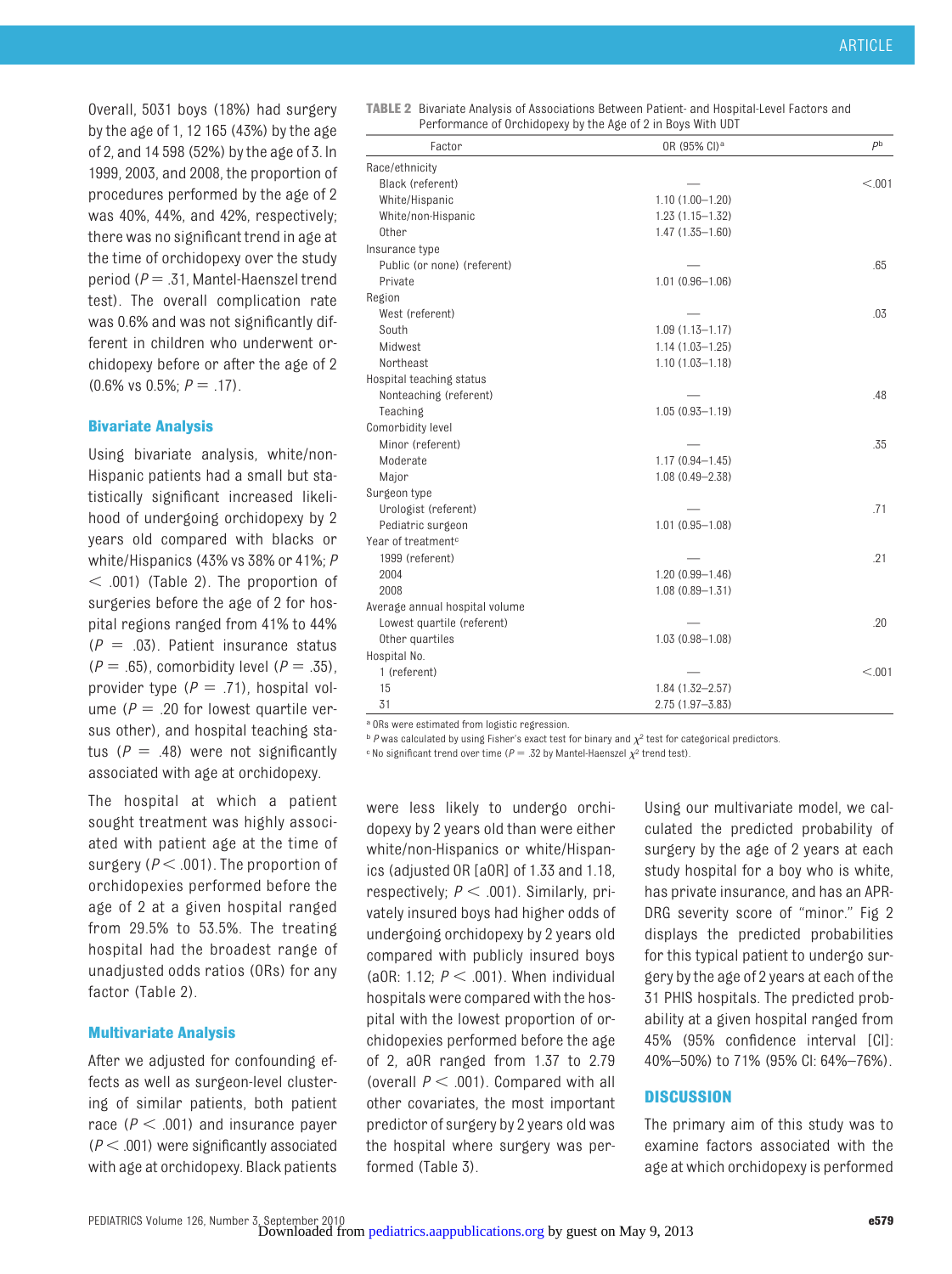<span id="page-5-0"></span>

| <b>TABLE 3</b> Multivariate Analysis of Associations Between Patient- and Hospital-Level Factors and |  |
|------------------------------------------------------------------------------------------------------|--|
| Performance of Orchidopexy by the Age of 2 in Boys With UDT                                          |  |

| Factor                      | a0R (95% CI)        | P      |
|-----------------------------|---------------------|--------|
| Race/ethnicity              |                     |        |
| Black (referent)            |                     | < 0.01 |
| White/Hispanic              | $1.18(1.06 - 1.31)$ |        |
| White/non-Hispanic          | $1.33(1.23 - 1.45)$ |        |
| Other                       | $1.68(1.52 - 1.87)$ |        |
| Insurance type              |                     |        |
| Public (or none) (referent) |                     | < 0.01 |
| Private                     | $1.12(1.06 - 1.19)$ |        |
| Comorbidity level           |                     |        |
| Minor (referent)            |                     | .39    |
| Moderate                    | $1.20(0.93 - 1.55)$ |        |
| Major                       | $1.06(0.49 - 2.29)$ |        |
| Hospital No.                |                     |        |
| 1 (referent)                |                     | < 0.01 |
| 15                          | $1.91(1.49 - 2.46)$ |        |
| 31                          | $2.79(2.18 - 3.60)$ |        |

ORs were estimated from logistic regression. Generalized estimating equations were used to adjust for surgeon-level clustering.



Multivariate model-adjusted probability of orchidopexy by the age of 2 for individual hospitals.

at freestanding children's hospitals in North America. Contrary to our expectations, the majority of orchidopexies were still performed after the age of 2 in boys. In addition, this figure remained constant during the study period, despite the presence of guidelines and abundant evidence supporting surgical repair by the age of 1.

The finding that so many orchidopexies are performed outside of the expected time frame points to 1 of 2 basic explanations. In the first scenario, patients with congenital cryptorchidism (ie, patients with UDT at birth) were followed without surgery for longer than is recommended by current guidelines. Such delays could be the result of many factors distinct from medical decision-making, including family delays, insurance coverage issues, or problems with the timing of subspecialty referral. In the second scenario, patients who underwent late orchidopexy primarily comprised cases of acquired UDT (ie, patients whose testes were properly descended at birth but subsequently ascended to an abnormal location). Although longrecognized as a real entity, "ascending testis" is not typically thought of as a common condition, and the fact that more than half of the procedures we observed were performed in older boys suggests that the ascending testis is significantly more prevalent that has been generally recognized. We will address each of these scenarios in turn.

Delays in surgery to treat congenital cryptorchidism are concerning because the evidence for early repair is so strong. The most current guidelines for surgical management of congenital cryptorchidism are based on numerous studies that reveal the long-term consequences of untreated UDT and the advantages of early intervention. Cryptorchid testes tend to be smaller than their normally descended counterparts[,15](#page-7-0) and 1 trial found that catch-up growth of the cryptorchid testis occurred after orchidopexy was performed at 9 months, but not when surgery was delayed until the age of 3[.16](#page-7-0) Biopsy at the time of orchidopexy has shown that testicular histology tends to worsen with age[.4,5,17](#page-7-0) Germcell counts may be normal in the newborn period, but if left untreated beyond 2 years of age, intra-abdominal testes have a 30% to 40% chance of complete spermatogenic failure[.18](#page-7-0) Interstitial fibrosis and poor tubular characteristics are also more common in UDT repaired after 2 years.<sup>17</sup> Conversely, both sperm counts and motility have been demonstrated to be higher in young men who had their orchidopexy before 1 year of age.<sup>5</sup>

If congenitally cryptorchid testes are followed nonoperatively for too long, is there anything that could be done to correct this? The available evidence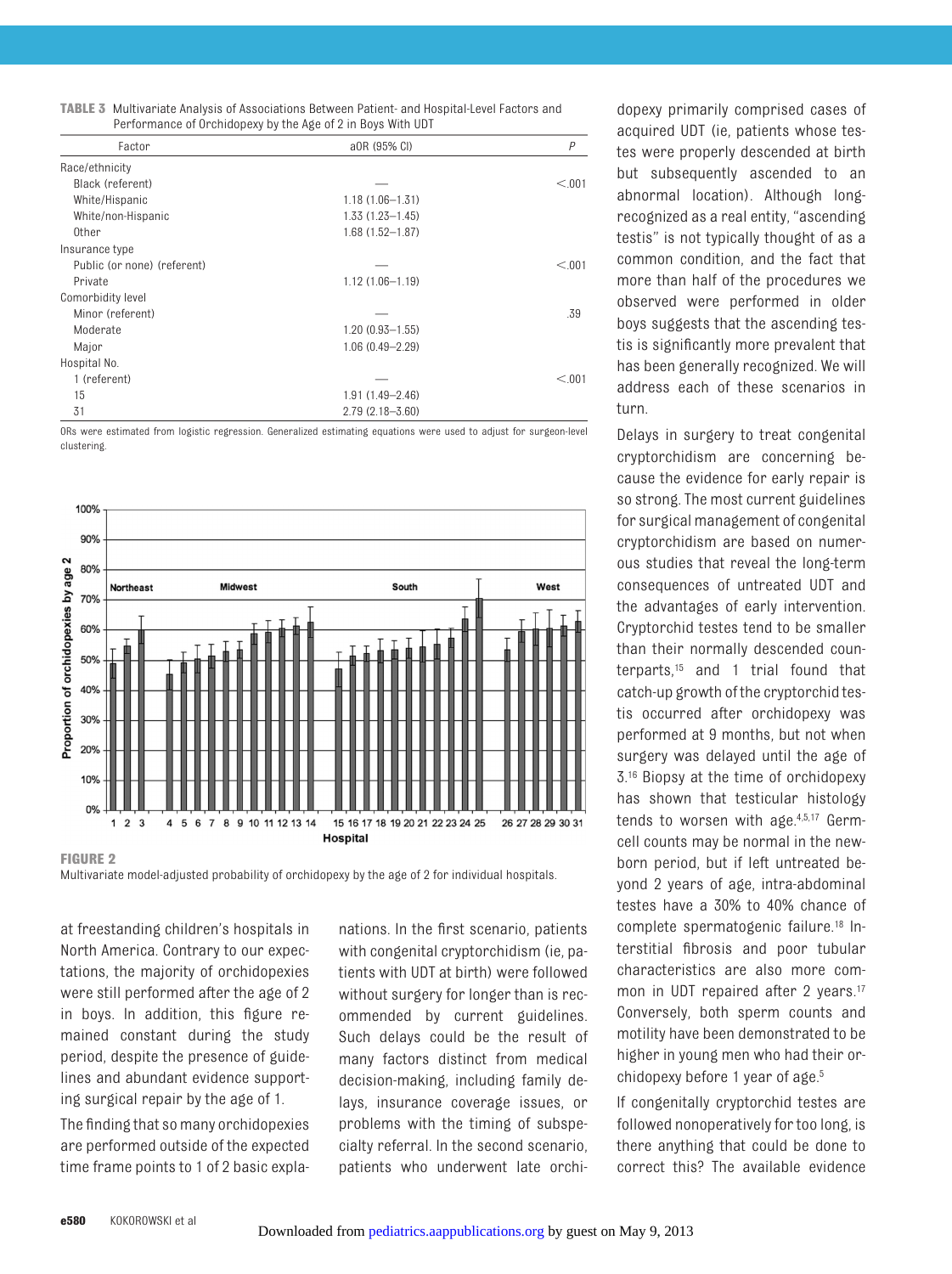suggests there is. One successful regional intervention revealed that considerable improvement in timing of orchidopexy can be achieved by heightening awareness of, and adherence to, available guidelines. In that study, before any intervention, 45% of referrals for UDT were initiated by parents, whereas the rest were initiated by local physicians. After the dissemination of educational materials and implementation of an improved system for communicating neonatal examination results, the median age at orchidopexy decreased by 2.5 years[.12](#page-7-0) Other investigators have found significant variations inthe referral patterns of primary care providers, with up to 17% recommending orchidopexy after ages 3 to 10[.19](#page-7-0) These findings suggest that improvement is both needed and possible. Regarding our second explanatory scenario (ie, that acquired UDTs are more common than previously assumed), there is evidence that suggests that the frequency of acquired UDT has been underestimated. One intriguing finding has been the apparent mismatch between the reported rates of congenital UDT and surgical orchidopexy. Despite the estimated 0.8% to 1.0% incidence of congenital UDT, some investigators in the United States have estimated that the rate of orchidopexy in the general population is 1.5% to 3% by the age of 17. $11,14$  In European studies, this figure has been estimated to be as high as 8.4%. These findings suggest that significant numbers of boys become "cryptorchid" later in life, despite having normal examinations at birth. Hack et al<sup>20</sup> noted a bimodal distribution of age at which boys are referred for evaluation of UDT, with peaks at ages 2 and 10. They determined that 73% of boys who were referred late for UDT had previous documented normal examination(s).

Although the etiology of ascending testis is unclear, the associated testicular

changes may be similar to those seen in children with congenital UDT.<sup>21</sup> In published series of ascending testis, the mean age at orchidopexy ranges from 6 to 9 years.<sup>22</sup> The natural spasticity of the cremasteric muscles, which peaks at 5 to 8 years of age, may account for a portion of the late orchidopexies; such testes might be better classified as retractile testes[.23,24](#page-7-0) Agarwal et al<sup>23</sup> followed 204 boys with retractile testis and determined that their chance of secondary ascent was 32%. Perhaps most concerning is the finding by Rusnack et al<sup>21</sup> that testicular biopsies from congenital and acquired UDT share similar reductions in germ cell counts. In our study, we specifically excluded boys with codes for retractile testis, although coding errors or misclassification may have allowed some of these boys to remain in our cohort.

In addition to the high proportion of late orchidopexies, our results also demonstrate unwarranted variation in the surgical management of UDT. Black and white/Hispanic boys were less likely to undergo orchidopexy by the age of 2 [\(Table 3\)](#page-5-0), as were boys who were publicly insured. The source of these associations is unclear; however, racial disparities in the treatment and outcomes of urologic surgery have been noted previously[.25–27](#page-7-0) Although important to acknowledge, these relatively small changes in odds do little to explain the overall frequency of late orchidopexies; even the best-case race and payer groups did not come close to meeting the guidelines for orchidopexy timing. The specific mechanisms of these disparities cannot be adequately addressed with our current data and will require more specific investigation. We also observed considerable variability in the age at surgery among hospitals. Such variability may be because of differences in environmental or population

characteristics among hospitals, or alternatively, because of modifiable, hospital-specific or health systemspecific factors.

Our findings should be interpreted in light of their limitations. Data are limited to tertiary-care, freestanding children's hospitals that are part of the PHIS system. As such, the patient population may not be generalizable to other academic or community hospitals. We are not aware of any specific important confounders not included in the model; however, given the observational nature of this investigation, there may be unmeasured, confounding influences on our results. Given the magnitudes of the effects seen in our model, the effect of any residual confounding would have to be considerable to render our findings null. No formal sensitivity analyses were performed to estimate the influence of unmeasured confounders. We can only speculate on the reasons for the large variation among hospitals. There may be differences in screening and referral mechanisms within local health care systems not captured by the PHIS database. Conversely, diversity in the proportion of acquired UDT among local patient populations, with or without systems variation, may be present.

Our diagnosis classifications rely on the ICD-9-CM coding system and represent secondary data extracted from the original medical chart. The potential for inaccurate data transfer or improper coding cannot be excluded and must be kept in mind when evaluating these data. This is particularly relevant when considering patients for whom there is missing data. The question of coding is specifically relevant with respect to the question of retractile testes. Although we excluded patients who had this diagnosis, it is possible that some patients with retractile tes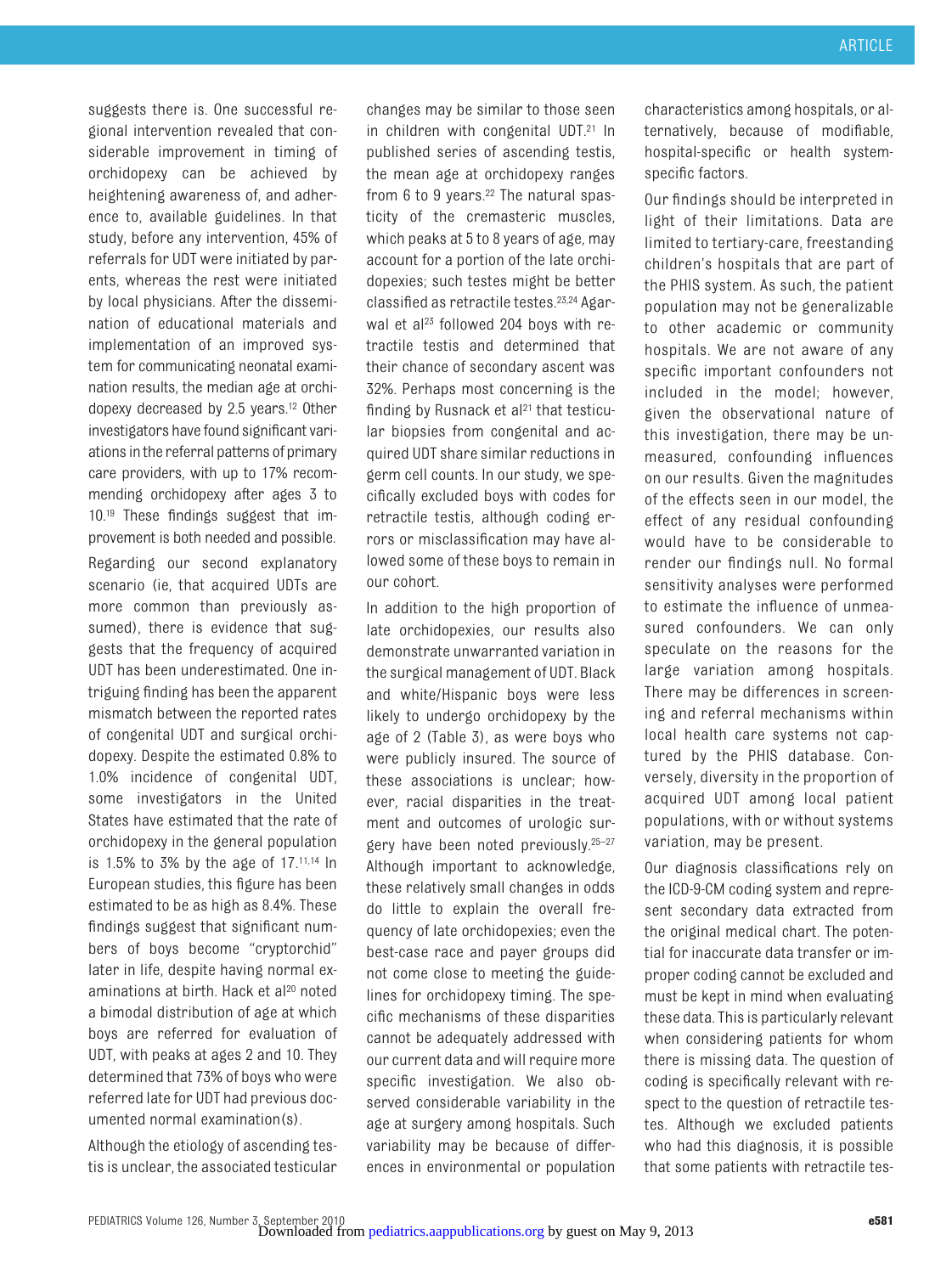<span id="page-7-0"></span>tis were miscoded as having UDT. If widespread, this misclassification would tend to bias the average age at surgery upward because this condition is not typically treated surgically in young boys. However, we believe that the overall number of boys with retractile testis managed surgically at any age should be low, so effects from this bias should likewise be low.

#### **REFERENCES**

- 1. Berkowitz GS, Lapinski RH, Dolgin SE, Gazella JG, Bodian CA, Holzman IR. Prevalence and natural history of cryptorchidism. *Pediatrics*. 1993;92(1):44 – 49
- 2. Ritzén EM. Undescended testes: a consensus on management. *Eur J Endocrinol*. 2008; 159(suppl 1):S87–S90
- 3. Trussell JC, Lee PA. The relationship of cryptorchidism to fertility. *Curr Urol Rep*. 2004; 5(2):142–148
- 4. Tasian GE, Hittelman AB, Kim GE, DiSandro MJ, Baskin LS. Age at orchiopexy and testis palpability predict germ and Leydig cell loss: clinical predictors of adverse histological features of cryptorchidism. *J Urol*. 2009;182(2):704 –709
- 5. Canavese F, Mussa A, Manenti M, et al. Sperm count of young men surgically treated for cryptorchidism in the first and second year of life: fertility is better in children treated at a younger age. *Eur J Pediatr Surg*. 2009;19(6):388 –391
- 6. Murphy F, Paran TS, Puri P. Orchidopexy and its impact on fertility. *Pediatr Surg Int*. 2007; 23(7):625– 632
- 7. Lee PA, Bellinger MF, Coughlin MT. Correlations among hormone levels, sperm parameters and paternity in formerly unilaterally cryptorchid men. *J Urol*. 1998;160(3 pt 2): 1155–1157, discussion 1178
- 8. Wood HM, Elder JS. Cryptorchidism and testicular cancer: separating fact from fiction. *J Urol*. 2009;181(2):452– 461
- 9. American Academy of Pediatrics, Section on Urology. Timing of elective surgery on the genitalia of male children with particular reference to the risks, benefits, and psychological effects of surgery and anesthesia. *Pediatrics*. 1996;97(4):590 –594
- 10. Gapany C, Frey P, Cachat F, et al. Management of cryptorchidism in children: guide-

#### **CONCLUSIONS**

Among patients who were treated at selected North American pediatric hospitals between 1999 and 2008, only 18% of boys with UDT underwent orchidopexy by the age of 1, and only 43% did so by the age of 2, despite long-standing guidelines that advocate early surgery. Patient race and insurance status were independently associated with likelihood of

lines. *Swiss Med Wkly*. 2008;138(33–34): 492– 498

- 11. Capello SA, Giorgi LJ, Jr, Kogan BA. Orchiopexy practice patterns in New York State from 1984 to 2002. *J Urol*. 2006;176(3): 1180 –1183
- 12. Brown JJ Wacogne I, Fleckney S, Jones L, Ni Bhrolchain C. Achieving early surgery for undescended testes: quality improvement through a multifaceted approach to guideline implementation. *Child Care Health Dev*. 2004;30(2):97–102
- 13. Lamah M, McCaughey ES, Finlay FO, Burge DM. The ascending testis: is late orchidopexy due to failure of screening or late ascent? *Pediatr Surg Int*. 2001;17(5– 6):  $421 - 423$
- 14. Guven A, Kogan BA. Undescended testis in older boys: further evidence that ascending testes are common. *J Pediatr Surg*. 2008; 43(9):1700 –1704
- 15. Cendron M, Huff DS, Keating MA, Snyder HM III, Duckett JW. Anatomical, morphological and volumetric analysis: a review of 759 cases of testicular maldescent. *J Urol*. 1993; 149(3):570 –573
- 16. Kollin C, Karpe B, Hesser U, Granholm T, Ritzen EM. Surgical treatment of unilaterally undescended testes: testicular growth after randomization to orchiopexy at age 9 months or 3 years. *J Urol*. 2007;178(4 pt 2): 1589 –1593, discussion 1593
- 17. Park KH, Lee JH, Han JJ, Lee SD, Song SY. Histological evidences suggest recommending orchiopexy within the first year of life for children with unilateral inguinal cryptorchid testis. *Int J Urol*. 2007;14(7): 616 – 621
- 18. Hadziselimovic F, Herzog B, Buser M. Development of cryptorchid testes. *Eur J Pediatr*. 1987;146(suppl 2):S8 –S12

orchidopexy, after correcting for other patient- and hospital-level factors. The hospital where a patient is treated was the single most important factor associated with age at orchidopexy.

#### **ACKNOWLEDGMENT**

Dr Routh is supported by grant T32- HS000063 from the Agency for Healthcare Research and Quality.

- 19. Steckler RE, Zaontz MR, Skoog SJ, Rushton HG Jr. Cryptorchidism, pediatricians, and family practitioners: patterns of practice and referral. *J Pediatr*. 1995;127(6): 948 –951
- 20. Hack WW, Meijer RW, Van Der Voort-Doedens LM, Bos SD, De Kok ME. Previous testicular position in boys referred for an undescended testis: further explanation of the late orchidopexy enigma? *BJU Int*. 2003; 92(3):293–296
- 21. Rusnack SL, Wu HY, Huff DS, et al. The ascending testis and the testis undescended since birth share the same histopathology. *J Urol*. 2002;168(6):2590 –2591
- 22. Barthold JS, Gonzalez R. The epidemiology of congenital cryptorchidism, testicular ascent and orchiopexy. *J Urol*. 2003;170(6 pt 1):2396 –2401
- 23. Agarwal PK, Diaz M, Elder JS. Retractile testis: is it really a normal variant? *J Urol*. 2006;175(4):1496 –1499
- 24. Bingöl-Koloğlu M, Tanyel FC, Anlar B, Buyukpamukcu N. Cremasteric reflex and retraction of a testis. *J Pediatr Surg*. 2001;36(6): 863– 867
- 25. Hardy BE, Shah T, Cicciarelli J, Lemley KV, Hutchinson IV, Cho YW. Kidney transplantation in children and adolescents: an analysis of United Network for Organ Sharing Database. *Transplant Proc*. 2009;41(5): 1533–1535
- 26. Nelson CP. Evidence of variation by race in the timing of surgery for correction of pediatric ureteropelvic junction obstruction. *J Urol*. 2007;178(4 pt 1):1463–1468, discussion 1468
- 27. Skoog SJ, Belman AB. Primary vesicoureteral reflux in the black child. *Pediatrics*. 1991;87(4):538 –543